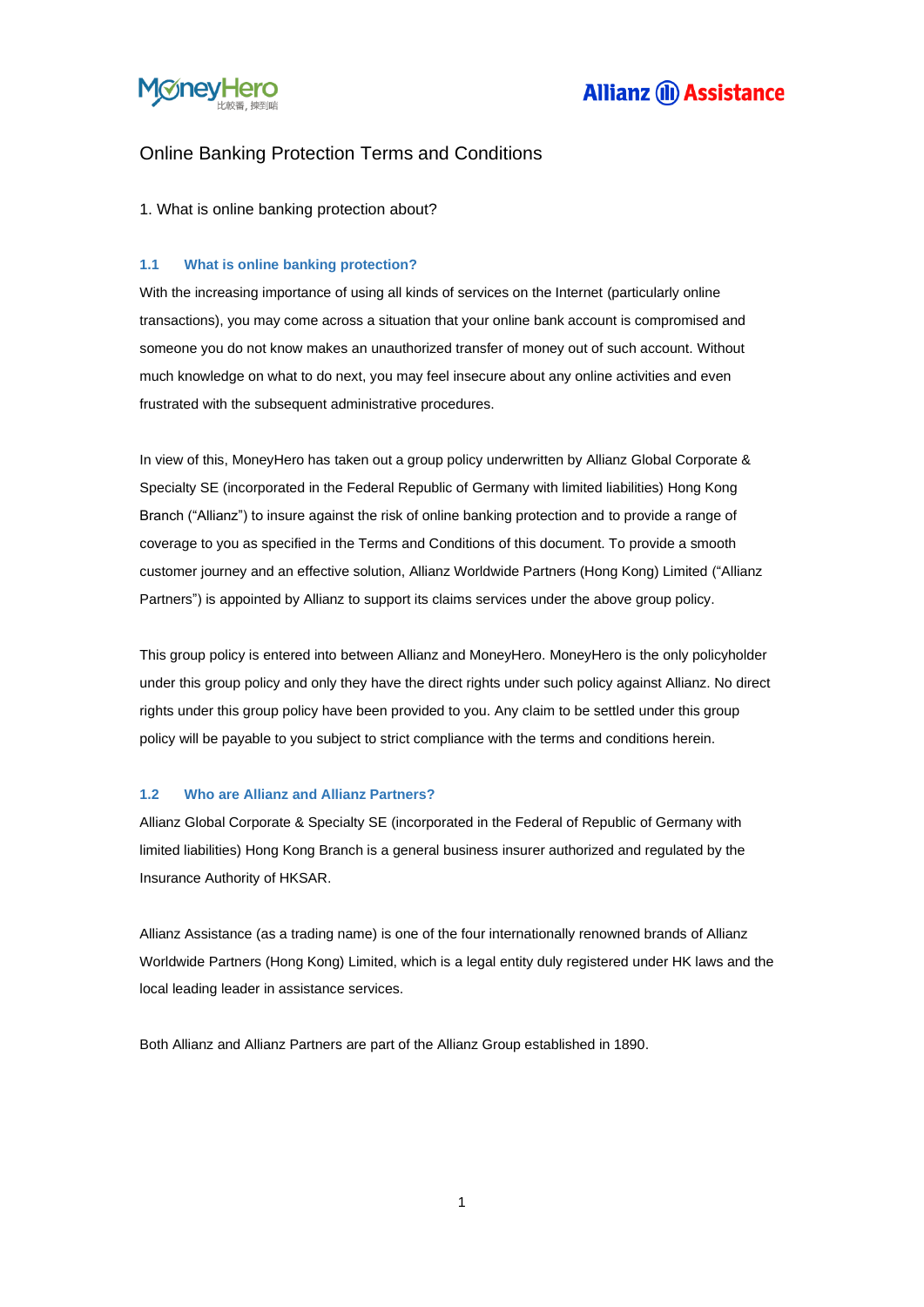

### 2. Scope of coverage

#### **2.1 What is insured?**

You, as a beneficiary, who has successfully registered as a new member at the official website of MoneyHero (located a[t https://www.moneyhero.com.hk\)](https://www.moneyhero.com.hk/) and selected this coverage, will be covered by way of reimbursement (as explained in 2.2) if a Cyber Attack has occurred for the purpose of obtaining goods, services and/or money.

#### **2.2 What benefits will you be entitled to upon a Cyber Attack?**

You will be reimbursed for the Financial Loss incurred by you during the Benefit Period, subject to all the requirements specified herein and up to the following limit:

- (i) HK\$5,000 per event; or
- (ii) HK\$10,000 per beneficiary.

On top of the above, you will also be entitled to the following under this coverage:

- (i) reimbursement of relevant expense/loss incurred up to the aforementioned limit;
- (ii) provision of relevant information to you on how to recover your expense/loss;
- (iii) assistance in reaching out to credit reporting agencies, banks and/or card networks (provided that Allianz / Allianz Partners will not take part in any communication/liaison directly with any credit reporting agencies, banks and/or card networks); and
- (iv) giving recommendations and advice on how to prevent future Cyber Attack.

#### **2.3 Who is insured?**

You must be 18 years of age or older, HKID cardholder, selected this coverage and possess an activated member account with MoneyHero at the time when a claim is made to receive the benefit of this coverage. The coverage is provided for you only. No other person will be covered, and the coverage cannot be transferred or assigned by you to any other person.

The credit card(s), debit card(s), and bank account(s) must be issued in your name.

#### **2.4 In which countries are you insured?**

The coverage is provided for Cyber Attack in respect of credit card(s), debit card(s) and/or bank account(s) held with/ issued by financial institutions in Hong Kong.

#### **2.5 Other relevant terms**

In the case of unintentional and/or inadvertent error or omission in your personal data, you are required to notify Allianz / Allianz Partners immediately. This coverage cannot be voluntarily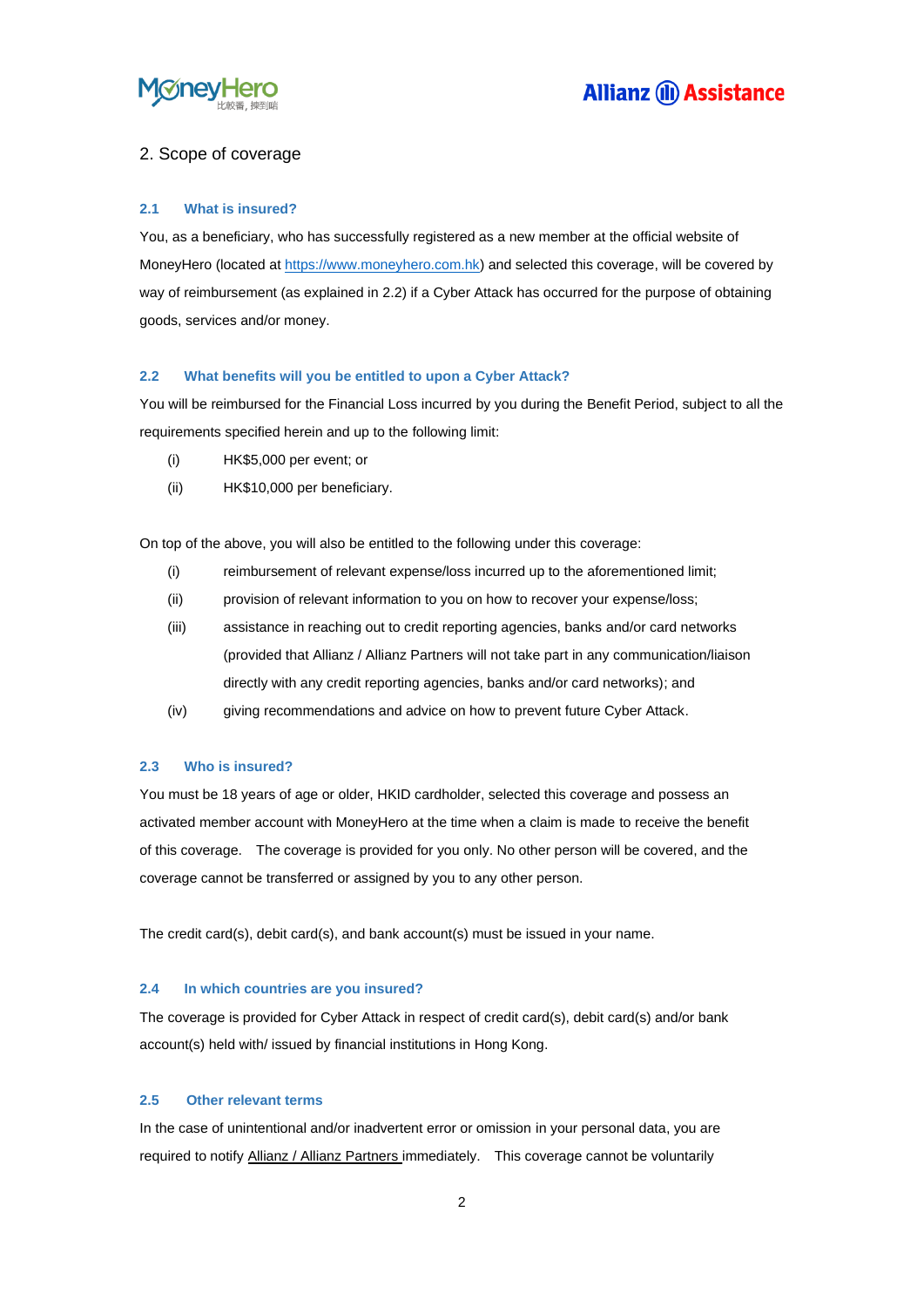

cancelled by you. This insurance coverage can be cancelled by MoneyHero if you delete your MoneyHero account.

#### **2.6 About your right to access cover**

This coverage is provided under a group policy which MoneyHero has entered into with Allianz for the period of insurance. Access to cover is provided to you if you meet the eligibility criteria specified below:

- (i) a person is a holder of Hong Kong Identity Card and is 18 years of age or older;
- (ii) such person successfully registers to be a member of MoneyHero at its official website;
- (iii) such person has selected this coverage;
- (iv) such person possesses an activated member account with MoneyHero at the time when a claim is made.

These Terms and Conditions may be amended by Allianz and/or MoneyHero, without prior notice. If the coverage is cancelled or varied by Allianz, your consent is not required. This insurance coverage can be cancelled by MoneyHero in its absolute discretion if you delete your MoneyHero account.

You are not obliged to accept any of the benefits of this coverage but if you wish to make a claim under any section, you will be bound by the terms, conditions, limitations and exclusions set out in these Terms and Conditions. Neither Allianz nor MoneyHero hold the cover(s) or the benefits provided hereunder on trust or for your benefit or on your behalf.

MoneyHero does not:

- act on behalf of Allianz or you in relation to the coverage;
- provide, and is not authorized to provide, any financial product advice, recommendations or opinions about the coverage; and
- receive any remuneration or other benefits from us. If you are seeking to access the benefit of the coverage, you should consider obtaining independent advice as to whether it is appropriate for your needs from a person who is licensed to give such advice. Nothing prevents you from entering into other arrangements regarding insurance.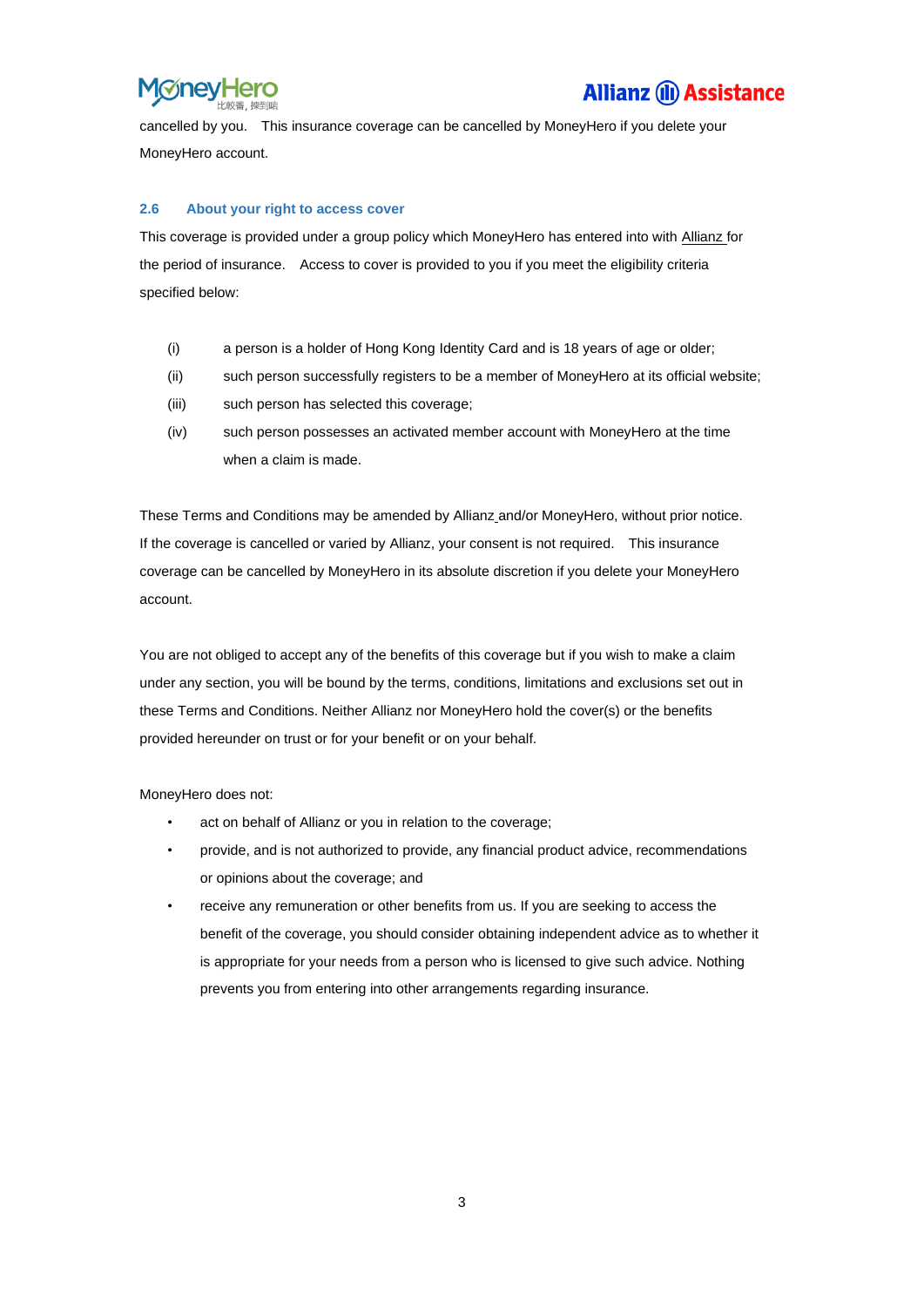

### 3. General exclusions

#### **What are the exclusions to be applied for this coverage?**

You will not be covered any loss which is recoverable from any other source, or arising directly or indirectly from:

- non-reporting of the Cyber Attack to the police and/or reporting of the Cyber Attack to the police with delay and/or you do not have a police reference number for such Cyber Attack.
- failure to report to Allianz or Allianz Partners of the Cyber Attack within 24 hours of its first occurrence.
- concealment or misrepresentation of any material fact or circumstance concerning the coverage or provided fraudulent information, whether before or after the loss.
- failure to comply with your duties specified herein.
- human operating error or omission, including the choice of the program(s) used, an error in setting parameters or any inappropriate intervention by you, or a third party providing services to you.
- mistakes in legitimate electronic code or damage from code installed on your Electronic Device(s) during the manufacturing process, upgrade process or normal maintenance.
- use of any non-personal credit card, debit card or bank account.
- power failure, surge or diminution of electronic systems.
- damage, error, omission that the credit/debit card or bank account provider which manages such card or account is liable to.
- payment or transfer of money of credit card, debit card or bank account by any person other than you.
- Mass Cyber Attack, which refers to a Cyber Attack caused by a mass, coordinate effort by a domestic or international actor intended to affect a large number of software or hardware users or members of a class or a group and such acts may include coordinate malware attacks to individuals or businesses which you may use for personal or professional reasons.
- a false report of Cyber Attack.
- Cyber Attack by you or a family member or any person acting on behalf of you or a family member, whether acting alone or in collusion with others.
- dissemination of username, password, access code and/or any other similar confidential information of credit card, debit card or bank account to any third party and/or disclose such username, password, access code and/or any other similar confidential information publicly.
- loss arising out of any act or circumstance that could reasonably be expected to lead to a claim and which you, first discovered, or were first made aware of, prior to the Benefit Period.
- dishonest, fraudulent, criminal, malicious or intentional act, error or omission, or any intentional or knowledge violation of any applicable law by you.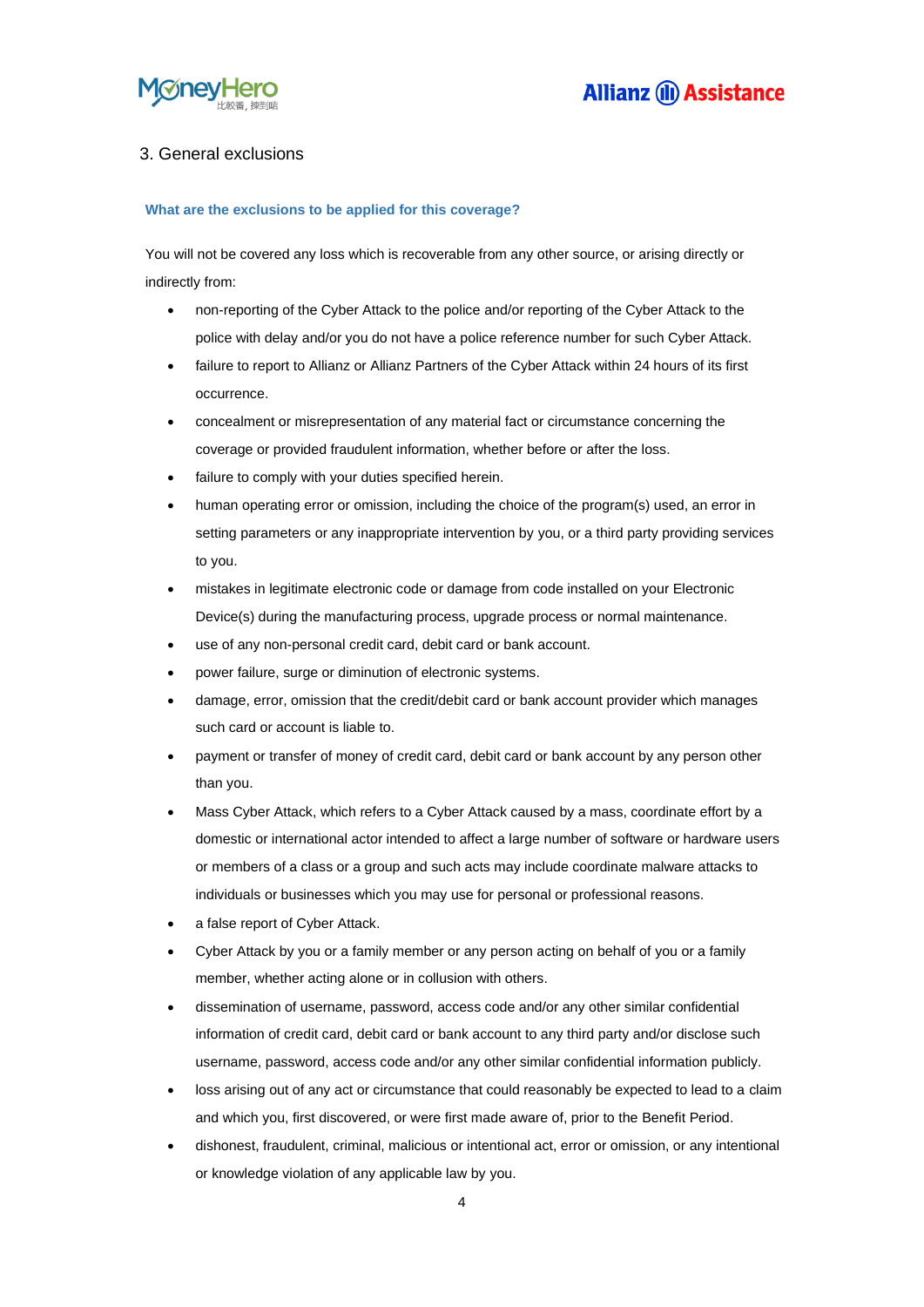

- activity intended to realize a benefit or financial gain to which you are not legally entitled.
- Cyber Attack that occurs prior to the Benefit Period.
- any claim in respect of Cyber Attack first notified more than 30 days after the occurrence of the Cyber Attack.
- upon any circumstance that you are not liable for any loss, or the maximum liability is confined to certain limit, as of right against the credit / debit card or bank account provider under specific conditions as you have been notified by that provider in writing.
- loss arising out of using fraudulent website(s) and mobile application(s) whose activities are announced publicly as fraudulent by any competent authorities and/or legitimate financial institution(s).
- consequential loss of any kind including but not limited to direct and indirect consequential damage to property or financial loss.
- negligence of any kind.
- loss which occurs or commences during the Waiting Period.
- you are not a holder of Hong Kong Identity Card.
- you possess more than one subscription account at MoneyHero. For the avoidance of doubt, only one account of you is entitled to the coverage.
- loss which is entitled to be covered under any applicable laws, rules or guidelines from any competent authority, court or government.
- loss suffered from any person other than you.
- any loss, coverage or liability subject to the exclusions below:
	- (i) Sanction limitation and exclusion

These Terms and Conditions shall not be deemed to provide coverage and Allianz shall not be liable to pay any claim or provide any benefit hereunder to the extent that the provision of such coverage, payment of such claim or provision of such benefit would expose Allianz to any sanction, prohibition or restriction under the United Nations resolutions or the trade or economic sanctions, laws or regulations of the European Union, United States of America and/or any other applicable national economic or trade sanction law or regulations.

#### (ii) Radioactive contamination exclusion clause

Loss or destruction of or damage to any property whatsoever or any loss or expense whatsoever resulting or arising therefrom or any consequential loss directly or indirectly caused by or contributed to or arising from:

- a) ionizing radiations or contamination by radioactivity from any nuclear fuel or from any nuclear waste from the combustion of nuclear fuel;
- b) the radioactive, toxic, explosive or other hazardous properties of any explosive nuclear assembly or nuclear component thereof;
- c) any weapon or other device employing atomic or nuclear fission and/or fusion or other like reaction or radioactive force or matter.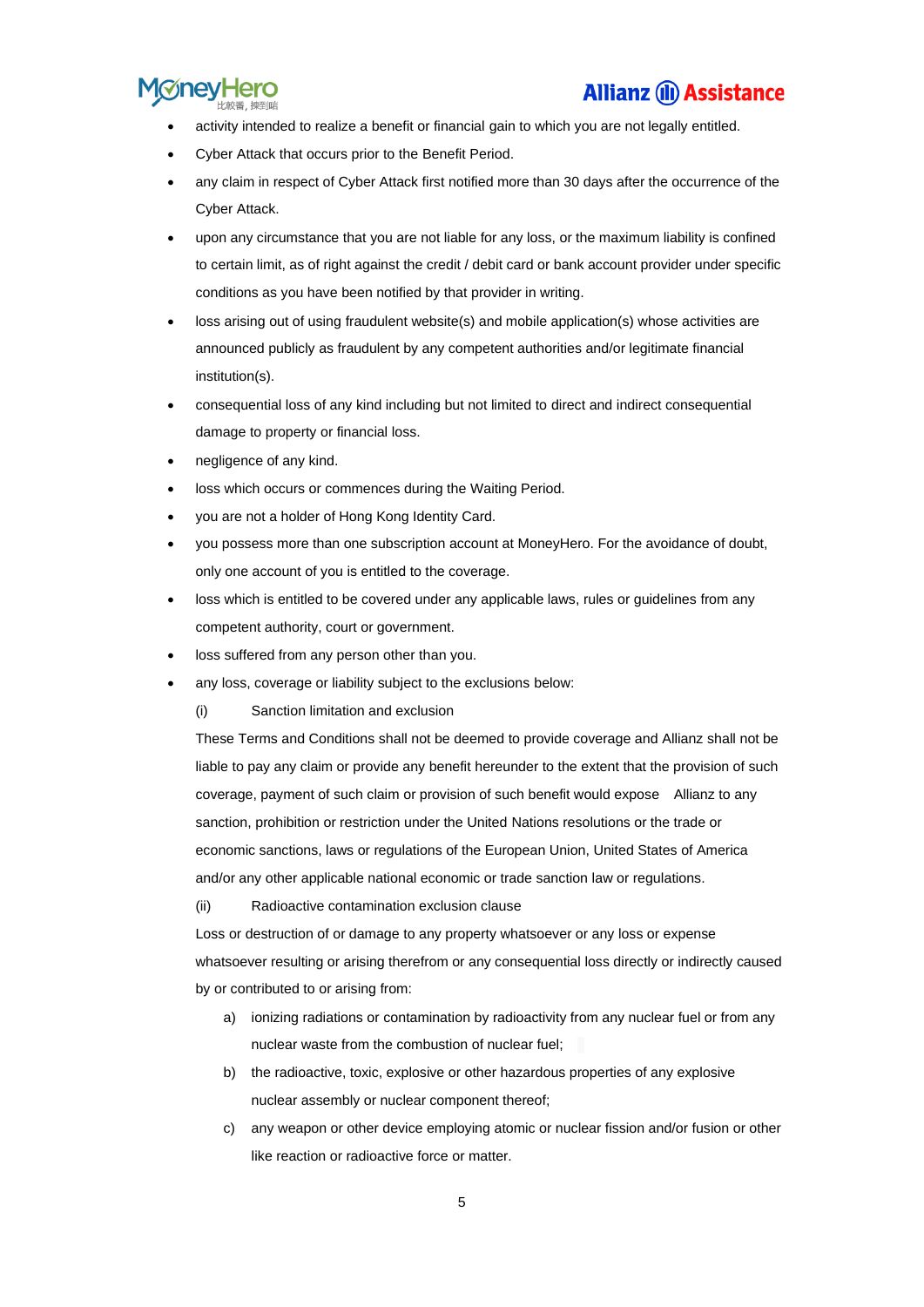

#### (iii) War and political risk exclusion clause

Notwithstanding any provision to the contrary within these Terms and Conditions or any endorsement thereto it is agreed that these Terms and Conditions exclude loss, damage, cost or expense of whatsoever nature directly or indirectly caused by, resulting from or in connection with any of the following regardless of any other cause or event contributing concurrently or in any other sequence to the loss:

War, invasion, act of foreign enemy, hostilities or warlike operations (whether war be declared or not), civil war, mutiny, civil commotion assuming the proportions of or amounting to a popular rising, military rising, insurrection, rebellion, revolution, military or usurped power, martial law or state of siege. Permanent or temporary dispossession resulting from confiscation, commandeering or requisition by any lawfully constituted authority.

These Terms and Conditions also exclude loss, damage, cost or expense of whatsoever nature directly or indirectly caused by, resulting from or in connection with any action taken in controlling, preventing, suppressing or in any way relating to the above.

If Allianz alleges that by reason of this exclusion, any loss, damage, cost or expense is not covered by these Terms and Conditions the burden of proving the contrary shall be upon you.

- (iv) Electronic data exclusion clause
- a) Electronic data exclusion

Notwithstanding any provision to the contrary within these Terms and Conditions or any endorsement thereto, it is understood and agreed as follows:

Allianz does not insure loss, damage, destruction, distortion, erasure, corruption or alteration of electronic data from any cause whatsoever (including but not limited to computer virus) or loss of use, reduction in functionality, cost, expense of whatsoever nature resulting therefrom, regardless of any other cause or event contributing concurrently or in any other sequence to the loss.

Electronic data means facts, concepts and information converted to a form useable for communications, interpretation or processing by electronic and electromechanical data processing or electronically controlled equipment and includes programs, software and other coded instructions for the processing and manipulation of data or the direction and manipulation of such equipment.

Computer virus means a set of corrupting, harmful or otherwise unauthorized instructions or code including a set of maliciously introduced unauthorized instructions or code,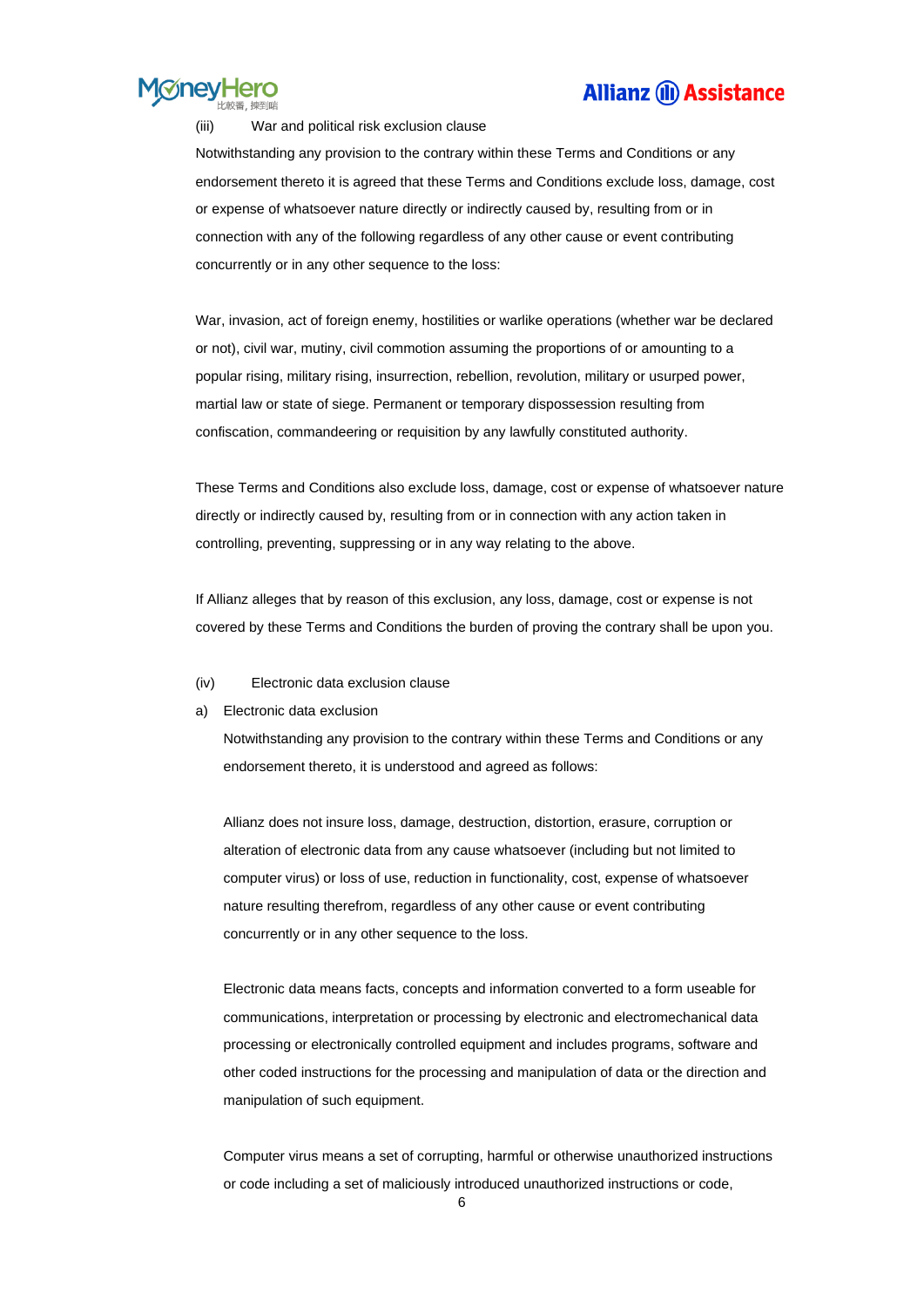

programmatic or otherwise, that propagate themselves through a computer system or network of whatsoever nature. Computer virus includes but is not limited to "Trojan Horses", "worms" and "time or logic bombs".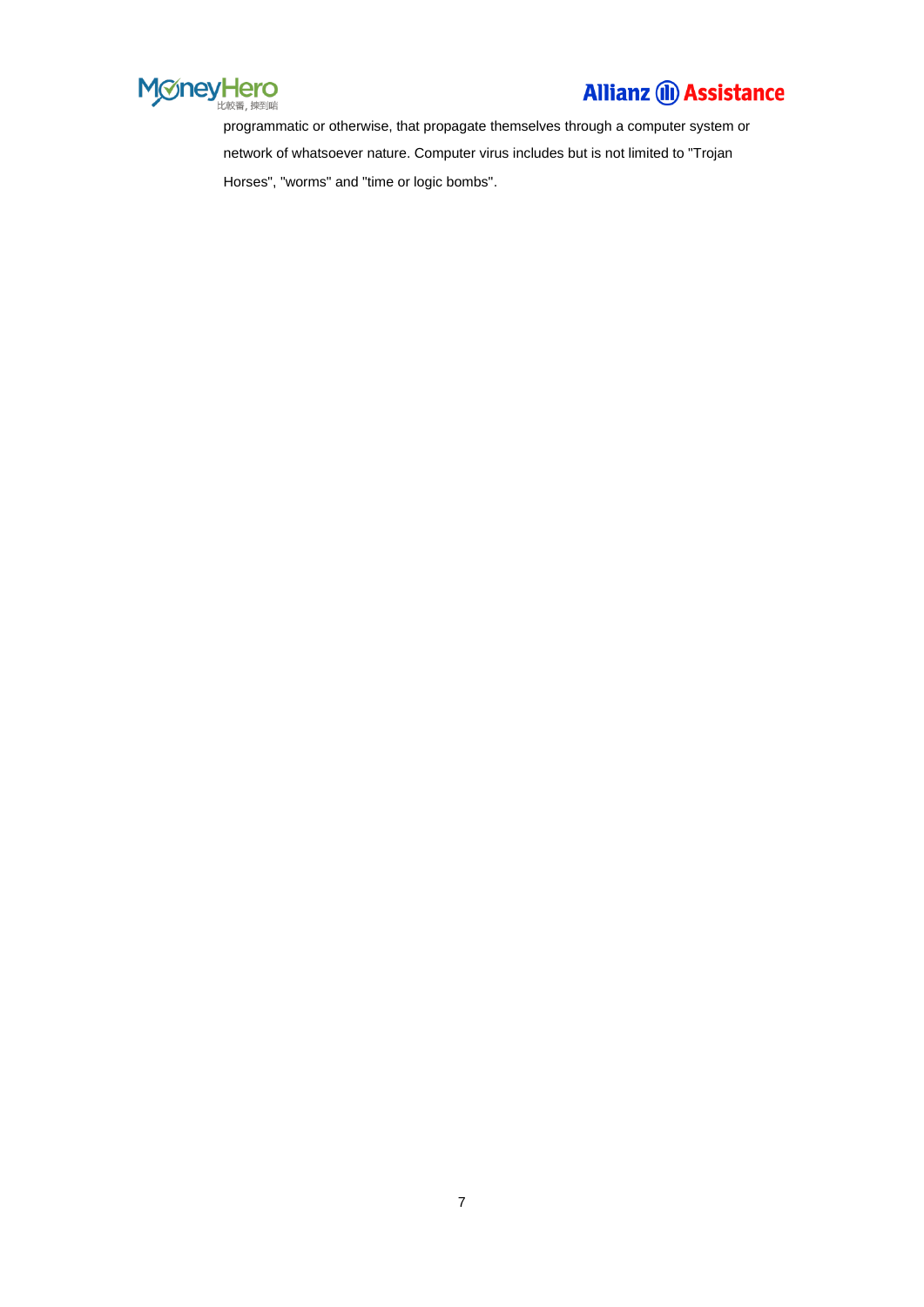

### 4. Your obligations relating to online banking protection

#### 4.1 Which obligations do you have to observe before the occurrence of the Cyber Attack?

#### (1) No dissemination of password, access codes and confidential information

You must not disseminate passwords, access codes and confidential information to any third parties (including your family members).

#### (2) Use of security software

Furthermore, up-to-date security and/or antivirus software must be installed on all Electronic Devices that you use for online banking. You must have activated automatic updates in the security software settings.

#### (3) Duty of Disclosure

It is important to observe your complete and faithful disclosure of all the facts that you know or should reasonably be expected to know which are relevant to Allianz in providing the insurance and the premium before you are covered under this group policy, failing which may result in adjustment of the payment of claims or refusal of claims.

#### **4.2 Which obligations do you have to observe in a Cyber Attack?**

#### (1) Reporting obligation

After you become aware of the Cyber Attack, you must:

- inform Allianz / Allianz Partners of the Cyber Attack within 24 hours of its first occurrence via email at [onlinebanking\\_claims@allianz.com](mailto:onlinebanking_claims@allianz.com)
- allow Allianz/Allianz Partners to conduct any reasonable investigations into the cause and the amount of Financial Loss and the scope of the indemnification obligation
- provide any useful information and furnish supporting evidence
- do everything in your power to prevent and minimize such loss

#### (2) Freezing of account and assertion of your claims

After you become aware of the Cyber Attack, you must, within 24 hours of its first occurrence, inform immediately the financial institution(s) responsible for issuing your credit card(s), debit card(s) and/or bank account(s) to freeze, deactivate and/or suspend such card(s) and/or account(s) in question without delay and, to the extent permitted by any applicable law, settle the Financial Loss with such institution(s).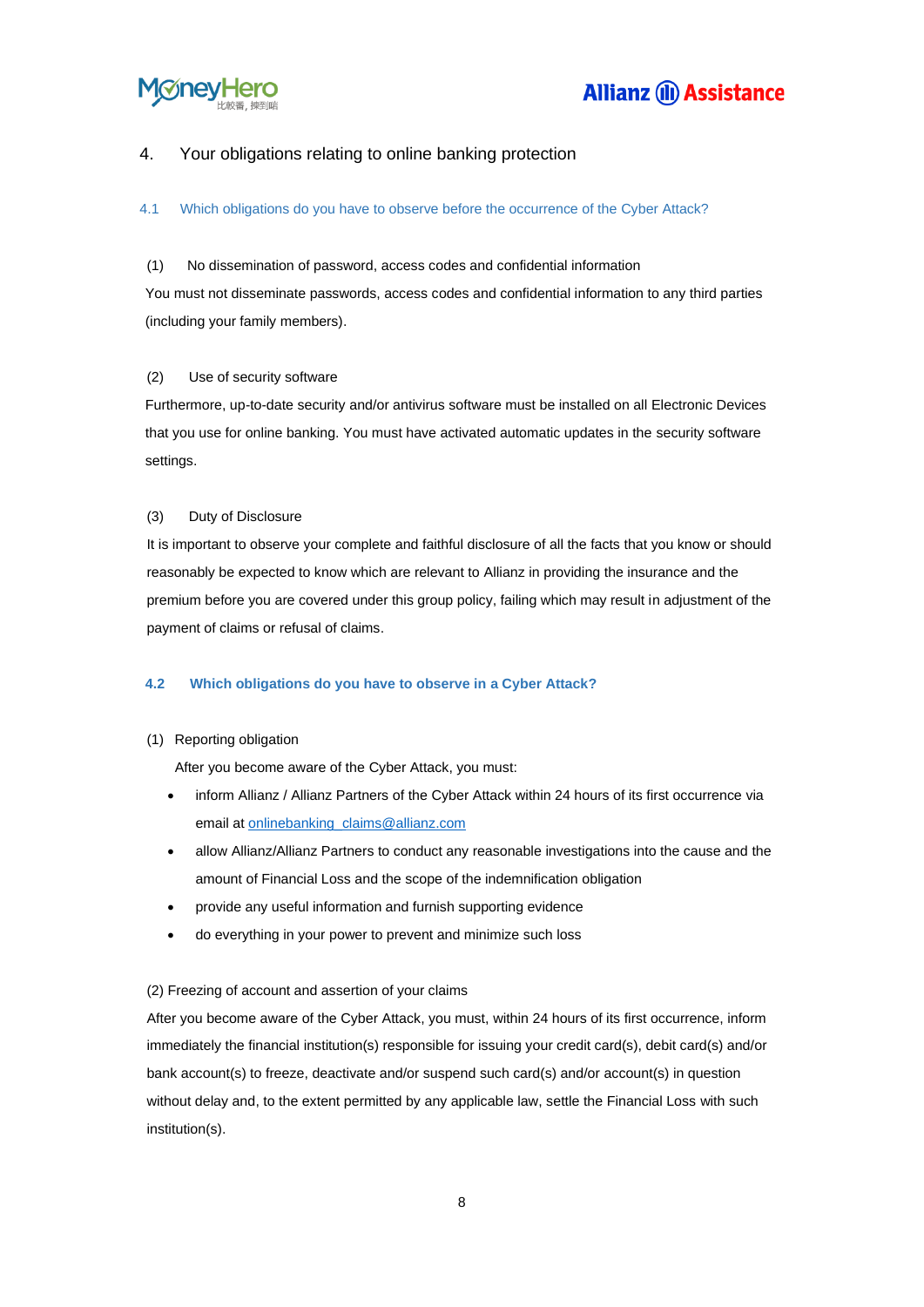

#### (3) Confirmation from financial institution(s)

If the financial institution(s) responsible for issuing the credit card(s), debit card(s) and/or bank account(s) does not cover your Financial Loss, or does not cover it in full, or if it requests a deductible, a written confirmation issued by the financial institution(s) is required as proof.

#### (4) Police report / reference number

After you become aware of the Cyber Attack, you must report the case to the Hong Kong Police Force, obtaining relevant report / reference number without delay.

#### (5) General exclusions

It is important to observe the requirements specified in "General exclusions" to avoid any action and/or omission in those exclusions.

#### (6) Subrogation

You shall at the request and at the expense of Allianz do and concur in doing and permit to be done all such acts and things as may be necessary or reasonably required by Allianz for the purpose of enforcing any rights and remedies or of obtaining relief or indemnity from any other parties, to which Allianz shall be or would become entitled or subrogated upon its paying or making good any damage under this group policy, whether such acts and things shall be or become necessary or required before or after indemnification by Allianz.

We reserve the right to adjust the amount of your claim or reject the same if you do not comply with one or any of the combination of the aforementioned conditions.

For exact Terms and Conditions, please refer to the relevant policy or contact Allianz / Allianz Partners.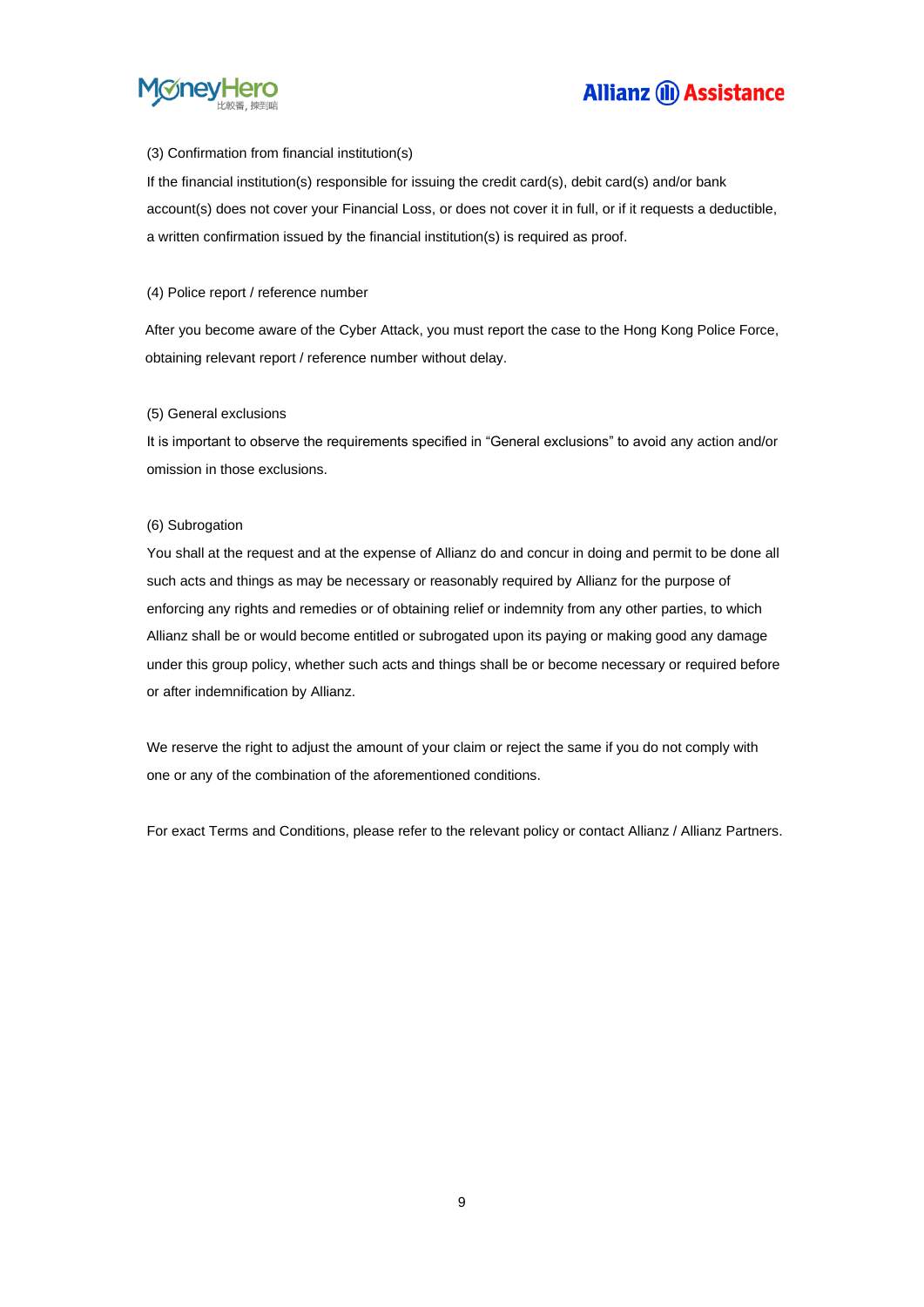

### 5. How to Claim

Allianz understands that each claim may have its particular circumstances. We will consider each individual set of circumstances on their own merits before we make a claim decision.

#### **5.1 Contact details of Allianz for claim**

- (1) Please send email to [onlinebanking\\_claims@allianz.com](mailto:onlinebanking_claims@allianz.com) to understand how to submit a claim.
- (2) Before you submit a claim, please check to make sure that the date of the Cyber Attack occurs and/or commences after the Waiting Period. Any Cyber Attack which occurs and/or commences during the Waiting Period are not covered.
- (3) When you contact us, we will let you know what information we need from you for claim and how your claim will be processed. At a minimum we will request:
	- Completed Claim Form
	- Email confirmation / reference number on the enrollment of this protection Proof of fraud (e.g. statement of your bank account)
	- Proof of reimbursement issued from the financial institution(s) which issued your credit card(s), debit card(s) and/or bank account(s)
	- Copy of HKID
	- Copy of police report
- (4) At the time you report a Cyber Attack to us or we contact you for processing a claim, we will provide some recommendation or advice on the prevention of future Cyber Attack. Even if there is no claim, you may still contact us for such recommendation or advice as a general guideline.

If at any time any claim arises hereunder and you are or would but for the existence of this group policy be entitled to indemnity under any other policy or policies, Allianz shall not be liable except in respect of any excess beyond the amount which would have been payable under such other policy or policies had this group policy not been effected.

Should there be any inconsistency or conflict between Chinese and English versions in this document, the English version shall prevail.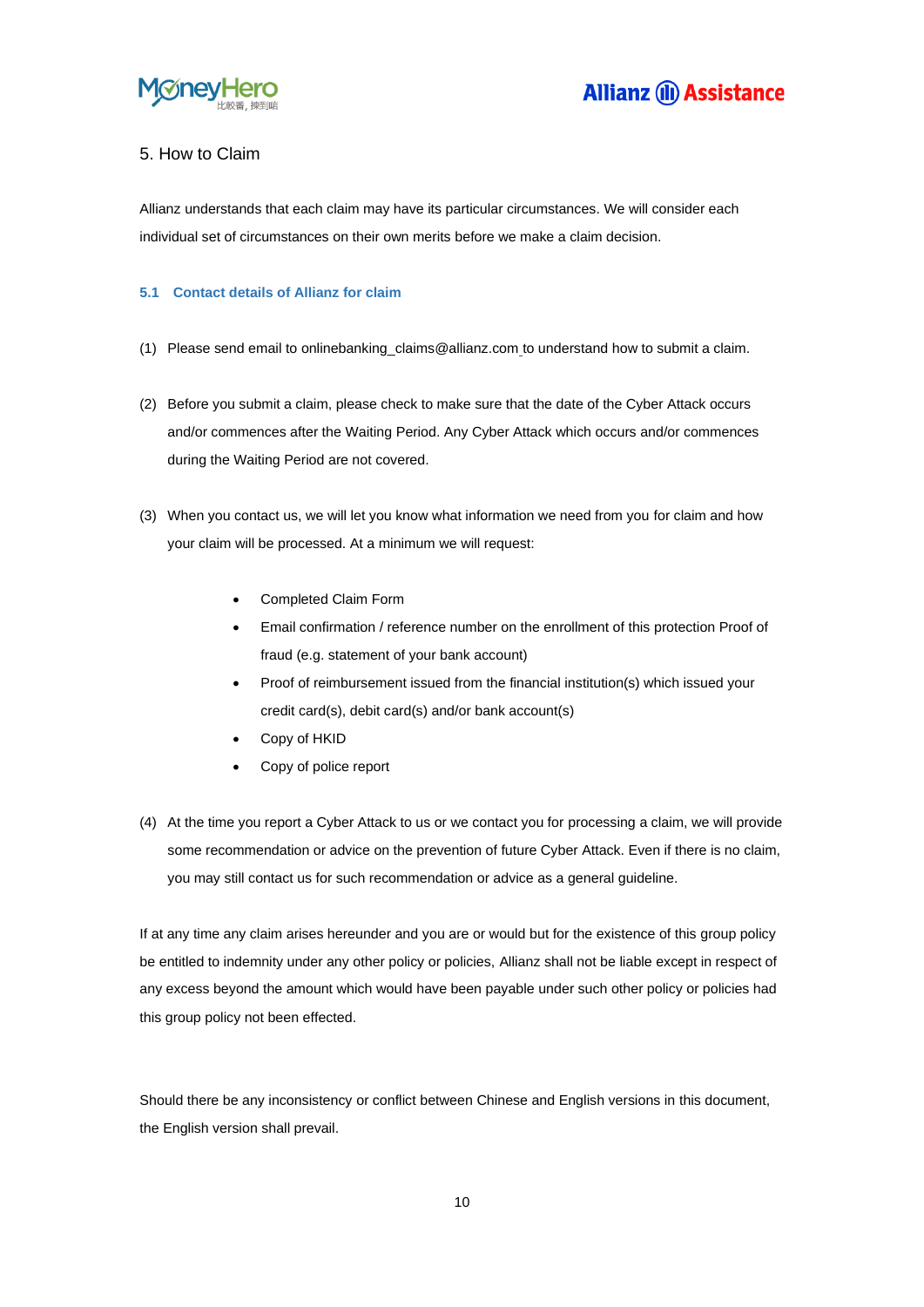

### 6. Definitions

The wordings below, when used in capital letters in this document, shall have the meanings as shown:

| <b>Benefit Period</b>                 | A period of 90 / 180 / 365 days (depending on the         |
|---------------------------------------|-----------------------------------------------------------|
|                                       | coverage period you opt for) after the Waiting Period     |
|                                       |                                                           |
|                                       |                                                           |
| Company or We or Us or Our or Allianz | Allianz Global Corporate & Specialty SE (incorporated     |
|                                       | in the Federal Republic of Germany with limited           |
|                                       | liabilities) Hong Kong Branch                             |
|                                       |                                                           |
| <b>Cyber Attack</b>                   | The following malicious or fraudulent acts:               |
|                                       | unauthorized access to or use of your credit<br>(i)       |
|                                       | card, debit card or bank account issued by a              |
|                                       | financial institution in Hong Kong in Electronic          |
|                                       | Device(s);                                                |
|                                       | (ii) transmission or introduction of a computer           |
|                                       | virus or harmful code, including ransomware,              |
|                                       | into your Electronic Device(s);                           |
|                                       | (iii) alteration, corruption, damage, manipulation,       |
|                                       | misappropriation, theft, deletion or                      |
|                                       | destruction of your Electronic Device; or                 |
|                                       | (iv) inhibition or restriction of access targeted at      |
|                                       | or directed against your Electronic Device(s);            |
|                                       | which directly and solely results in a Financial Loss     |
|                                       |                                                           |
| Electronic Device(s)                  | Any personal network connected device including, but      |
|                                       | not limited to, desktop computer, laptop/netbook,         |
|                                       | smartphone, tablet, personal organizer and router         |
| <b>Financial Loss</b>                 | A monetary loss which arises out of a Cyber Attack        |
|                                       | and directly and solely results in theft of your personal |
|                                       | account funds (whether from credit card, debit card or    |
|                                       | bank account) from a financial institution in Hong Kong   |
|                                       | without your knowledge                                    |

11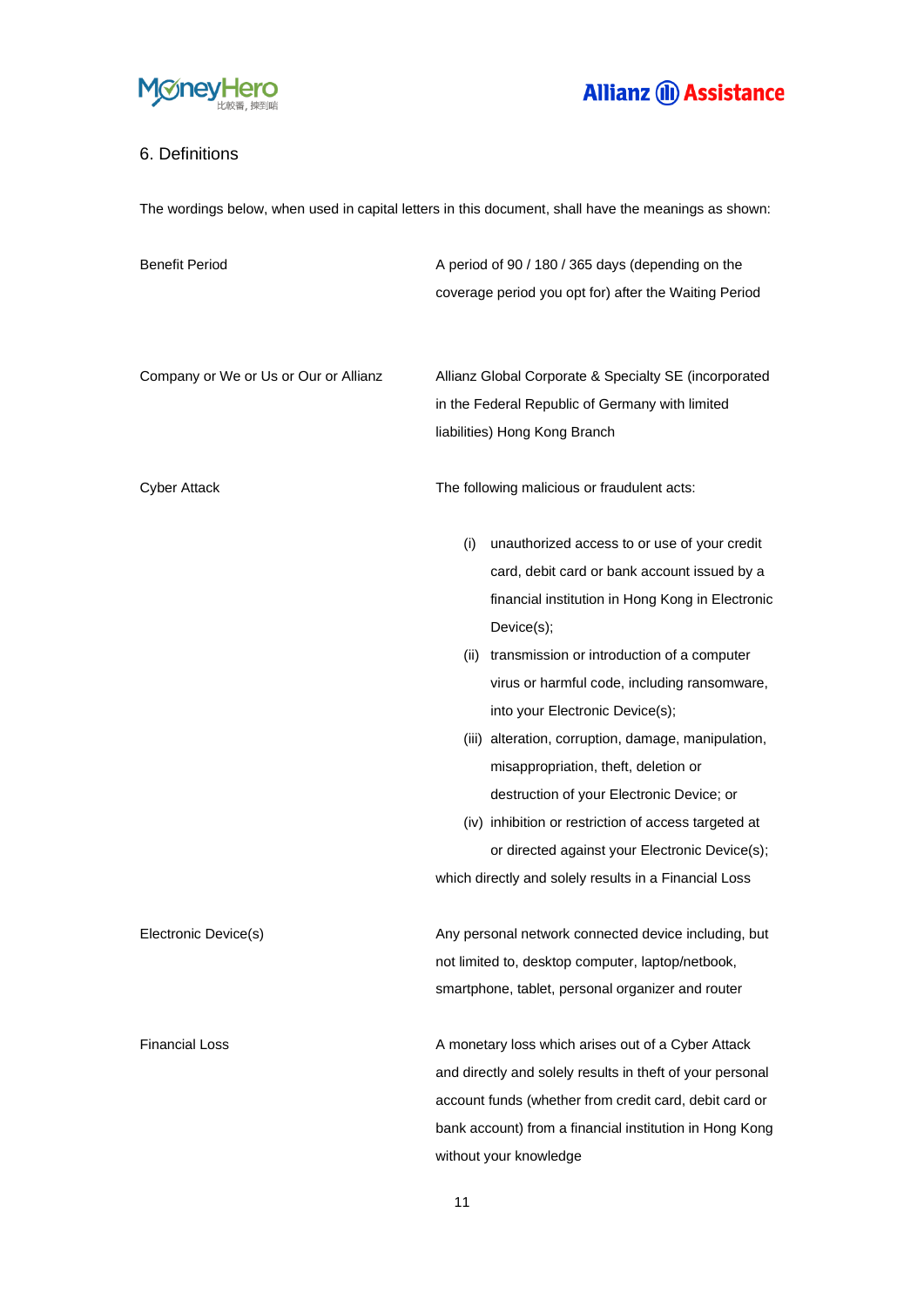

MoneyHero MoneyHero Global Limited

Waiting Period Muslim A period of 7 days from the first date of you becoming a new member successfully registered at the official website of MoneyHero located at [https://www.moneyhero.com.hk](https://www.moneyhero.com.hk/) and selected this coverage

### 7. About Us

#### **7.1 About Allianz**

The above general insurance group policy is underwritten by Allianz Global Corporate & Specialty SE (incorporated in the Federal Republic of Germany with limited liabilities) Hong Kong Branch ("Allianz") which is a general insurer authorized and regulated by the Insurance Authority of the HKSAR. Allianz Partners is appointed by Allianz to handle the claims under the group policy.

#### **7.2 About MoneyHero**

MoneyHero Global Limited (registered number: 1864714) is the product owner (policy holder). MoneyHero is not the product issuer (insurer) of this policy and neither it nor any of its related corporations guarantee any of the benefits under this cover and MoneyHero does not receive any commission or remuneration in relation to these benefits. Neither MoneyHero nor any of its related corporations are authorized representatives of Allianz Global Corporate & Specialty SE Hong Kong Branch, Allianz Worldwide Partners (Hong Kong) Limited or any of their related companies.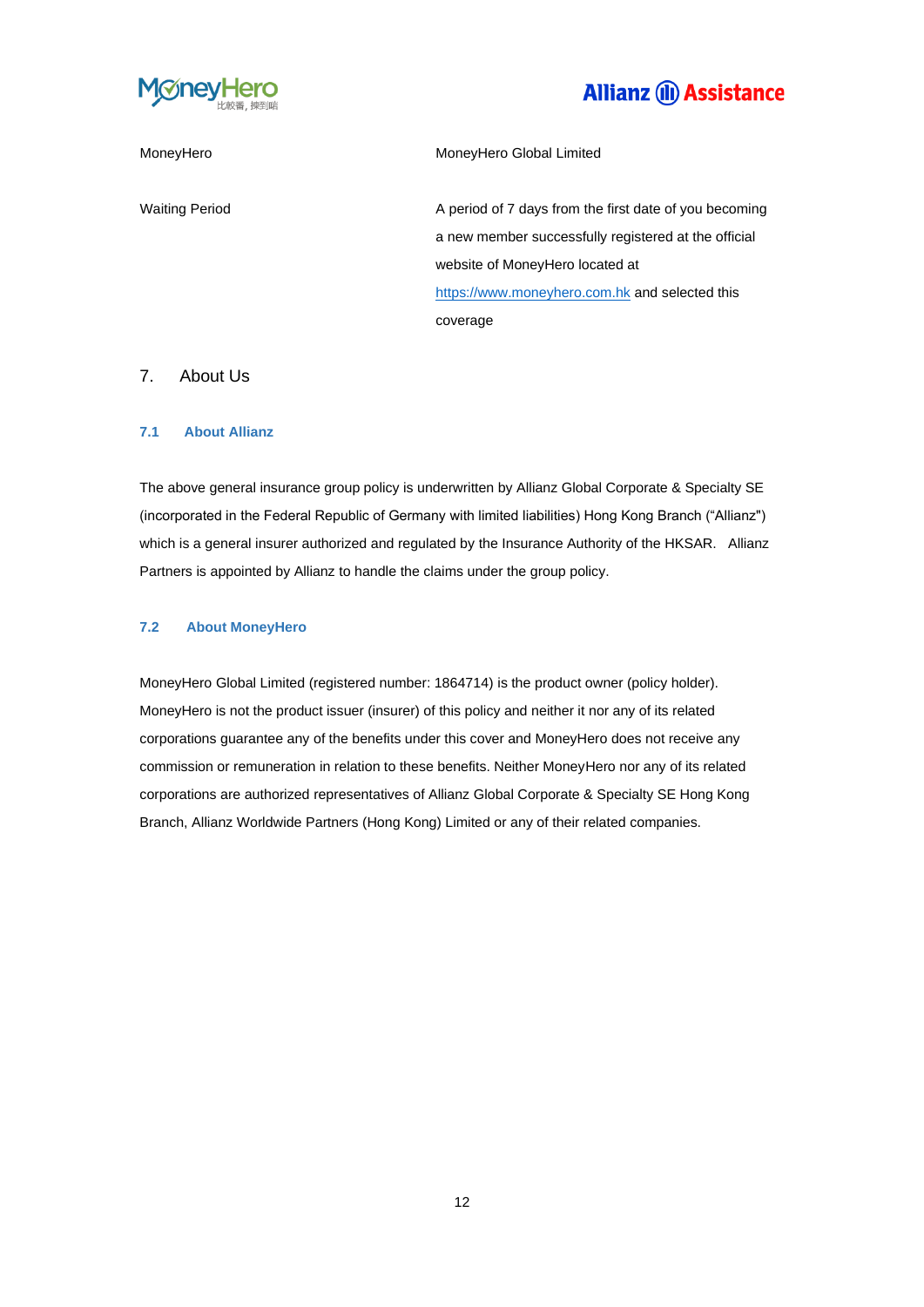

### 8**.** Personal Information Collection Statement

Allianz may use the personal data we collect about you for the following purposes:

- processing and evaluating insurance application and any future insurance application that may make;
- administering of this group policy and providing services in relation to this group policy;
- undergoing any alternations, variations, cancellation or renewal of any insurance and related services;
- investigating, analysing, processing and paying claims made under this group policy;
- conducting identity, medical or credit checks;
- designing insurance and other financial products and/or services for customers' use;
- exercising any right under the group policy including right of subrogation, if applicable;
- invoicing and collecting premiums and outstanding amounts from you;
- reinsurance purposes;
- conducting research, surveys and analysis for the purpose of product design and/or the development and improvement of the services to you;
- conducting statistical or actuarial research, data matching and/or verification purposes;
- the operation and administration of Allianz's and MoneyHero's internal business including without limitation any corporate reorganisation;
- contacting you for any of the above purposes;
- other ancillary purposes which are directly related to the above purposes; and
- complying with any applicable laws, regulations or any industry codes, guidelines, requests from regulators, industry bodies, government agencies, law enforcement agencies and court orders.

Such personal data may be disclosed, shared, divulged, supplied or otherwise transferred, within or outside Hong Kong, to:

- Any of our related or associated companies, third party service providers, intermediaries, professional advisers and/ or vendors in relation to any of the aforesaid purposes;
- Any association, federation or similar organization of insurance companies and/or other business participants in the insurance industry that exists or is formed from time to time for the benefit and interest of the insurance industry or any members thereof or for regulating the insurance companies or other business participants or any other individual/organization/third party as we may consider necessary or desirable in our discretion;
- Any regulator or government body or authority.